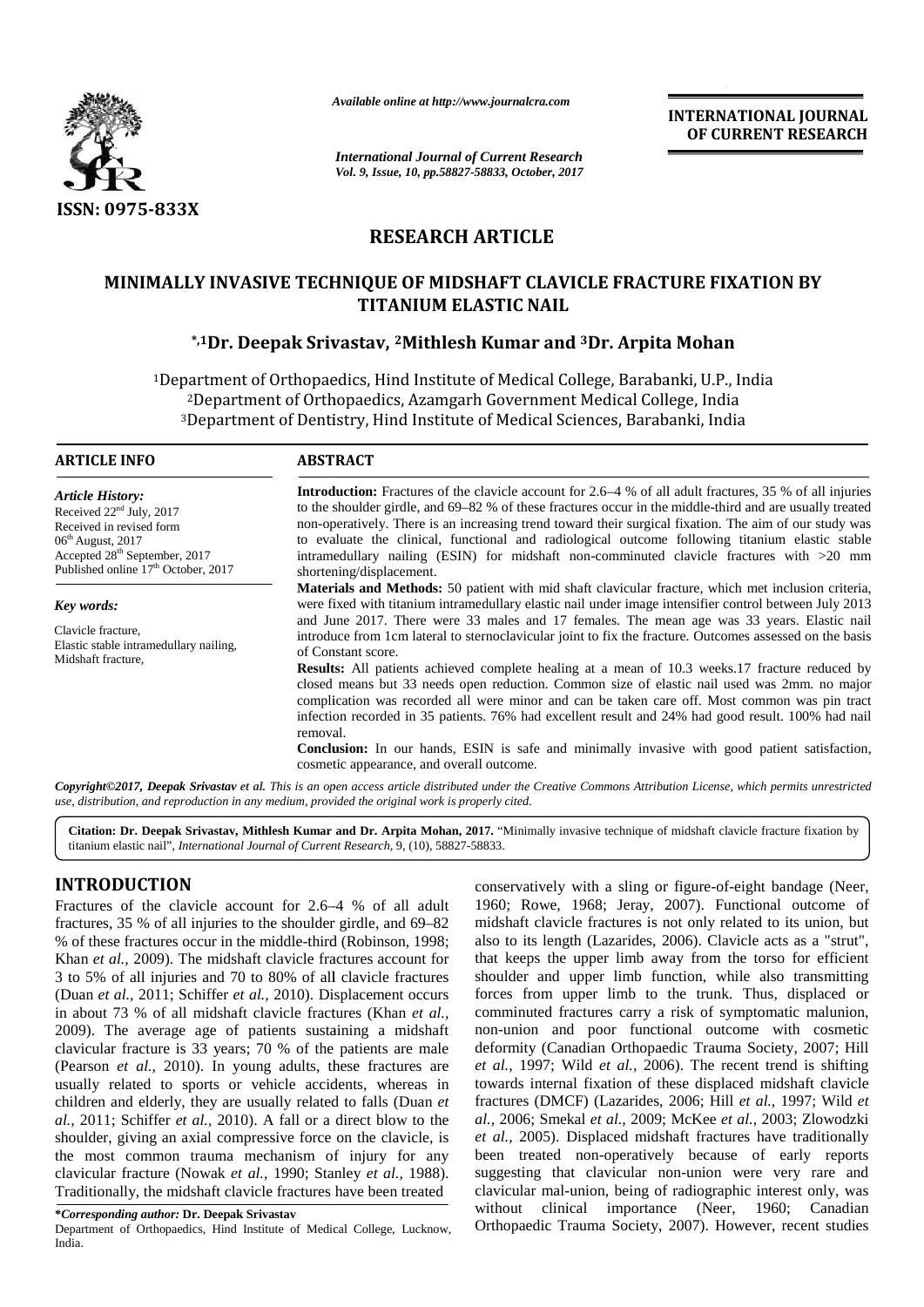have found higher rates of delayed union, non-union, shoulder pain, and shoulder weakness and residual pain with non operative treatment (Hill *et al.,* 1997). The indications for surgery include the need for earlier functional mobilization in the patient with an isolated injury, in addition to open fractures, floating shoulders and patients with polytrauma (Denard *et al.,* 2005). Hill *et al*. showed that displacement of more than 20 mm resulted in 15% non-union and 18% of the patients had thoracic outlet syndrome following union (Hill *et al.,* 1997). McKee *et al*. noted reduced patient satisfaction due to asymmetry and cosmesis following malunion in patients with more than 20 mm shortening (McKee *et al.,* 2006). Hence, more recently, there has been a trend toward surgical fixation. Surgery has been indicated for completely displaced fractures, potential skin perforation, shortening of clavicle by more than 20 mm, and floating injury (Frigg *et al.,* 2009). For operative treatment, the available methods of fixation are fixation with Kirschner wires, pins (Rush pin, Knowles pin, Rockwood pin), plates with screws and external fixation (Lee *et al.,* 2007; Mudd *et al.,* 2011; Mueller *et al.,* 2008). Intramedullary fixation for clavicular fractures was first described by Peroni in 1950 (Peroni, 1950). A systematic review showed relative risk reduction of 72% and 57% for non-union when using intramedullary fixation and plate fixation, respectively, when compared with non-operative treatment of midshaft clavicle fractures (Zlowodzki *et al.,* 2005). Intramedullary devices behave as internal splints that maintain alignment without rigid fixation. The use of an intramedullary device carries advantages of a smaller incision, less soft tissue dissection, load sharing fixation with relative stability that encourages copious callus formation (Millett *et al.,* 2011). One advantage of the titanium ESIN is that it can block itself in the bone and provide a three-point fixation within the S-shaped clavicle (Frigg *et al.,* 2009; Mueller *et al.,* 2008). However, some studies have shown a relatively high complication rate and technical difficulties with intramedullary nailing (Frigg *et al.,* 2009). The aim of this study was to investigate the union rate and complication rate of our patients with displaced midshaft clavicle fractures treated with titanium **ESIN.** 

## **MATERIALS AND METHODS**

It is a prospective study, which was conducted in the department of orthopaedic, Hind Institute of Medical Sciences, Lucknow, Uttar Pradesh, India between July 2013 and June 2017; between 50 patients with midshaft clavicle fracture (33 male and 17 female) were treated by internal fixation with intramedullary titanium elastic nails.

#### **Inclusion Criteria**

- Age  $>20$  and  $< 60$  years of age
- Shortening & Displacement >2cm in any view
- Severe displacement causing tenting of the skin with the risk of puncture
- open upto Gustillo grade II fractures
- Symptomatic non-union
- Segmental fractures
- Floating shoulder

#### **Exclusion criteria**

• Shortening & Displacement <2cm

- Medial and lateral third fractures
- Comminuted fractures
- Gustillo grade III fractures
- Associated with neurovascular deficit
- Atrophic non-union

The patients were operated by different surgeons in the department. All surgeons used ESIN in patients meeting the inclusion criteria.

#### **Operative technique**

After administration of general anaesthesia, the patient was placed in beach chair position with injured extremity prepared and draped from the midline to the upper arm with folded sheet under the affected shoulder. Care was taken to make sure that the sternoclavicular joint was accessible for the entry point. Elastic intramedullary nailing was done using the technique described first by Jubel *et al.,* (2003).A vertical skin incision was made 1cm lateral to the sternoclavicular joint. The subcutaneous fat was incised along with platysma. The pectoral fascia was divided in line with the skin incision followed by careful elevation of the underlying musculature from the clavicle. The medullary cavity of the clavicle was opened using an all pointed laterally and angled at about 30° to the coronal plane in line with the clavicle. Care was taken not to perforate the dorsal cortex in order to avoid major complications. Single appropriate sized titanium ESIN was inserted (the diameter varied from 1.5 to 3 mm depending on the width of the bone). Attempt was made to close reduce the fracture. If the fracture could not be reduced by closed means, then a separate vertical incision was used at the fracture site to aid fracture reduction. Vertical incision was used as it was parallel to Langer's lines and minimized the risk of damage to supraclavicular nerves to avoid dysesthesia of skin and scar neuromas. At that time, the nail was used to create a path in the lateral end of the clavicle for subsequent easy access. The nail was then passed from the medial side and across the reduced fracture into the lateral end of clavicle. Care was taken to avoid perforation of the dorsolateral cortex of the lateral clavicle. After reaching the end point, the fracture was compressed and the nail was cut close to the entry point to minimize soft tissue irritation, at the same time leaving sufficient length behind for easy extraction later on. The fascia and skin were closed in layers.



**Fig. 1. Method of inserting nail from medial side of clavicle**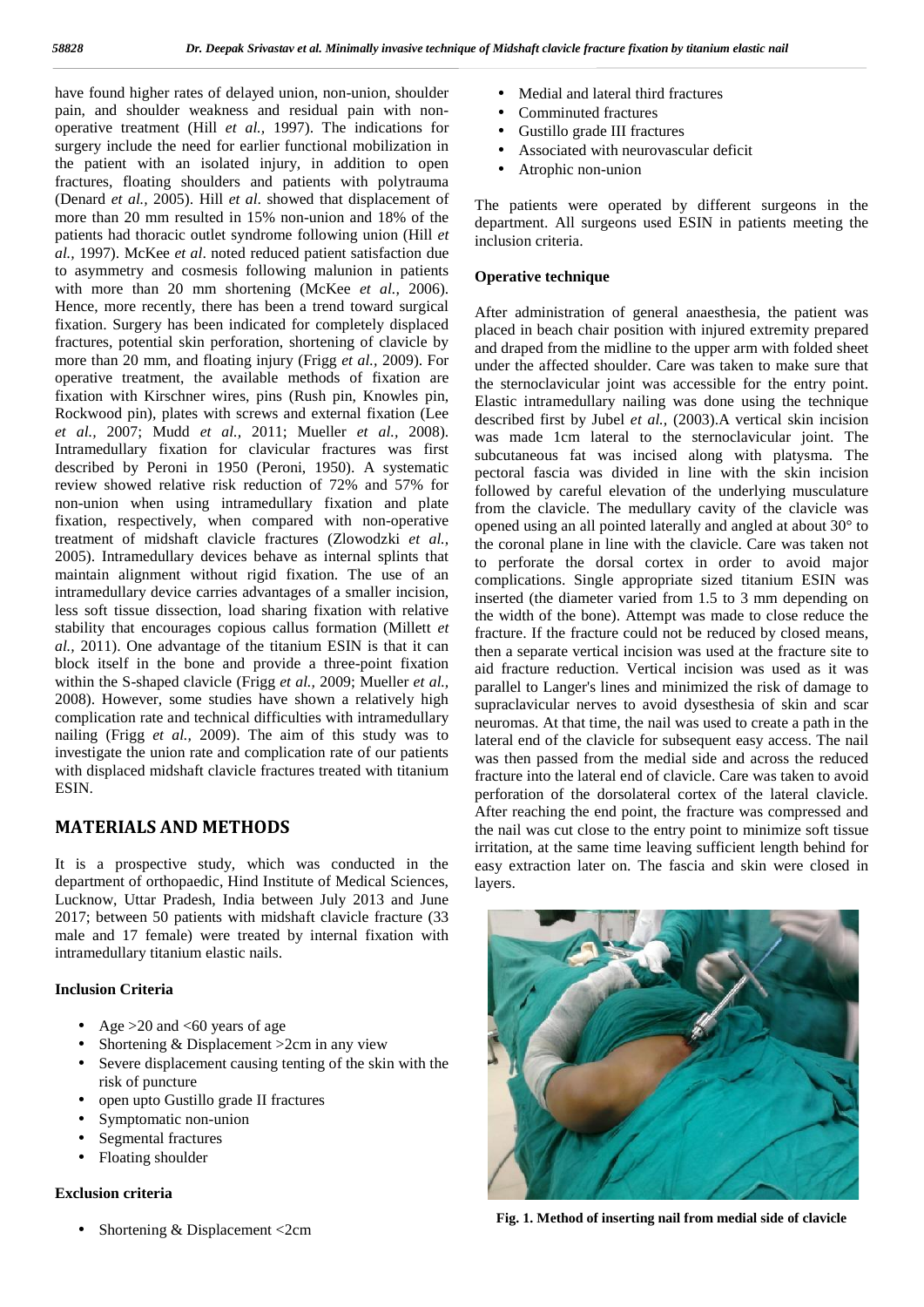All the patients were put in a shoulder sling postoperatively and followed same rehabilitation regime of early gentle mobilization when pain allows, with no overhead abduction for first two weeks. The shoulder sling was discarded at 2 weeks and active-assisted exercises were started, but the patients were advised not to lift any heavy object for 6 weeks. At that time, passive and strengthening exercises were started. All the patients were reviewed postoperatively in the clinic at 2, 6, 12 weeks and 6 months or until the fracture had healed clinically and radiologically. All the patients were assessed for clinical and radiological union and radiographs were taken at each clinic visit. We defined radiological union as visible bridging callus or absent fracture line. The clinical union was described as no bony tenderness on clinical examination. Time to achieve union was recorded.

### **RESULTS**

A total of 50 patients with mean age  $33\gamma$ rs (range  $20 - 60 \gamma$ rs) met the inclusion criteria of diaphyseal midshaft, non comminuted clavicle fractures with more than 20 mm shortening/displacement. Of these 50 patients, 13 patients had a fall on outstretched hand, eight had a fall from height and 29 had road traffic accident. Among 50 patients 35 (70%) had right clavicle fracture and 30% had left sided. Most of them (84%) were closed fracture but 16% (8 fracture) were open upto Gustillos grade I & II. Patients who presented to us early (1-7days) were reduced by closed means but who were presented late was required open reduction. In our study only 34% (17 fractures) were reduced closed and fix by ESIN but 66% (33 fractures) required open reduction. The average operative time was 45 min (range 20-75 minutes). 80% (40) patient were discharged within 3 days of operation on oral drugs , but one patient who develops infection post-operatively had stay for 7 days till the infection controlled. All the patients achieved clinical and radiological union at a mean of 10.3 weeks (Range, 6-20 weeks) i.e. 100% union achieved. Union achieved early in the fractures that were reduced by closed method in comparison to those required open reduction. In none of the fracture bone grafting done. The average follow up was 12 months (Range, 6-24 weeks). The average size of the titanium flexible nail used was 2 mm (range, 1.5 -3 mm). Full shoulder range of motion on an average gained at 7.4 weeks (6weeks - 12weeks). After clinical and radiological fracture healing routine removal of nail was done in all patients.



**Diag. 1. Distribution of cases according to time of union**



**Fig. 2. Pre-op xray 30 yr male with fracture clavicle and scapula left side**



**Fig. 3. Post-op xray 30 yr male with fracture clavicle and scapula left side, clavicle fixed with TENs nail**



**Fig. 4. 14-week post-op xray 30 yr male with fracture clavicle and scapula left side after-union TENs nail removed**



**Fig. 5. Shoulder ROM after 8 week post fixation**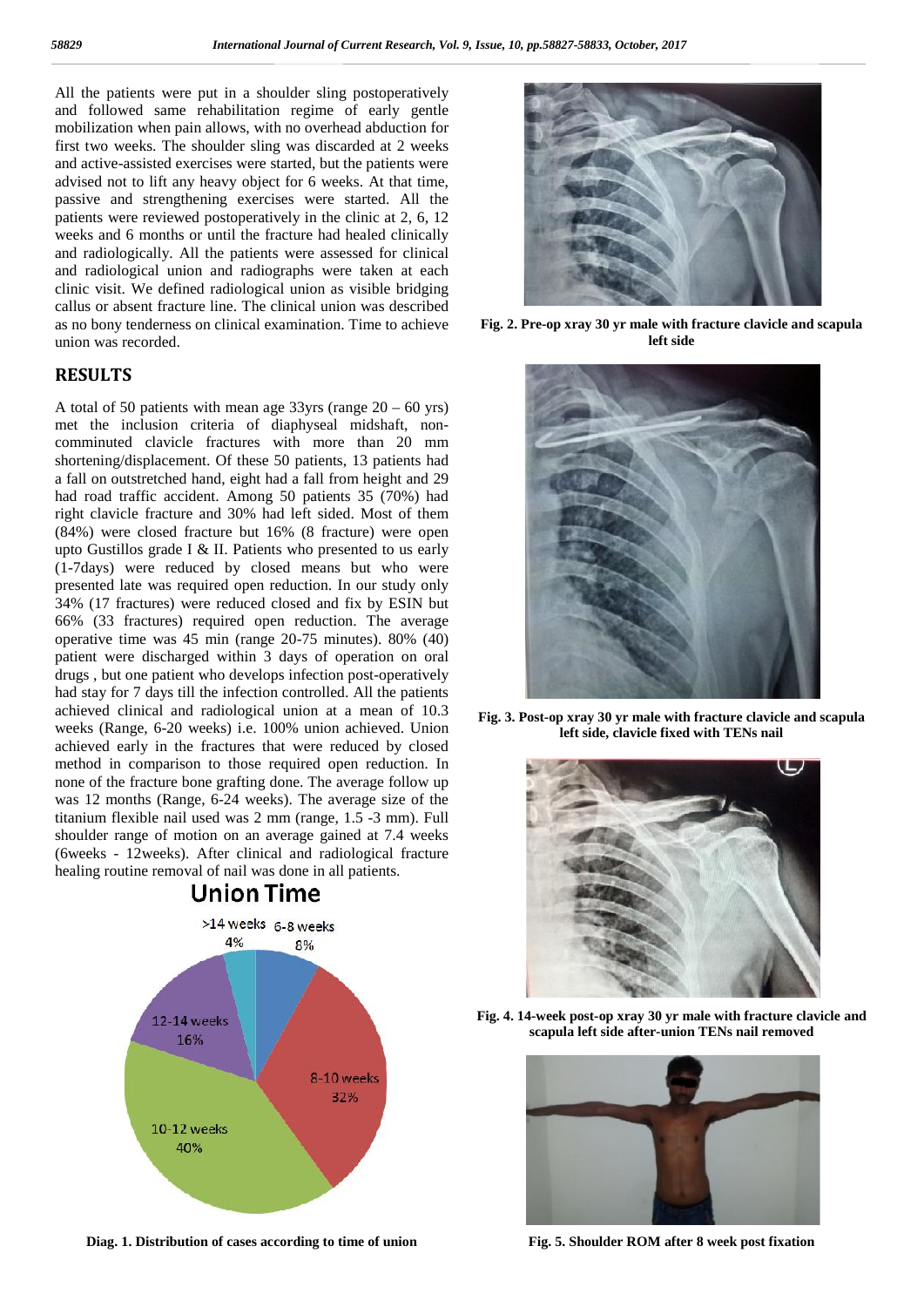

**Fig. 6. Shoulder ROM after 8 week post fixation**

#### **Complications**

Most common complication found was pin tract infection in 35 patients and entry site skin irritation (medial irritation) in 10 patients which was subsided after nail removal. Others were lateral protrusion of nail in one patient which was subsequently removed, superficial infection develops in one patient, who was controlled with antibiotics and nail removed early and subsequently settles. In one patient perforation of lateral cortex happens during nail insertion which was corrected under image intensifier. There was no instance of loss of reduction, joint stiffness, scar neuroma, perforation of posterior cortex. There were no cases of delayed union, non-union or malunion, or refracture.

**Table 1. Distribution of cases according to post operative complication**

| S. No | Complications                            | No. of cases $(n=50)$ |
|-------|------------------------------------------|-----------------------|
|       | Entry site irritation                    | 10                    |
|       | Superficial infection                    |                       |
|       | Deep infection                           | None                  |
|       | Pin tract infection                      | 35                    |
|       | Refracture                               | None                  |
| 6     | Non union                                | None                  |
|       | Posterior cortex perforation             | None                  |
|       | Lateral migration of nail                |                       |
|       | Neuro vascular damage                    | None                  |
| 10    | Iatrogenic perforation of lateral cortex |                       |



**Fig. 7. Lateral migration of nail**



**Fig. 8. Perforation of lateral cortex**



**Fig. 9. Pin tract infection**

Functional outcome was assessed by the Constant score. In the Constant scoring system, the overall grading is excellent if the total score ranges from 90 to 100, good for 80–89, fair for 70– 79, and poor if the scores are 69 or less. At final evaluation, the overall results using the constant score were 38 excellent and 12 good results.

**Table 2. Constant score**

| S. No                  | Assessment period   | Constant score (mean) |
|------------------------|---------------------|-----------------------|
|                        | <b>6</b> weeks      | 71                    |
|                        | 3months             | 83                    |
| $\mathbf{\mathcal{R}}$ | 6 <sub>months</sub> | 92                    |
|                        | 12 months           | 93                    |

### **DISCUSSION**

Traditionally midshaft clavicle fractures had been treated non operatively. Neer (1960) and Rowe (1968) in the 1960's recommended conservative treatment for clavicular fractures in view of very small incidence of non-union rates in their studies (0.1% and 0.8% respectively). No one has been able to reproduce these results so far. However, more recent studies have shown significantly higher non-union rates in conservatively treated patients (ranging between 10% and 15%). Current recommendation for treatment of displaced midshaft clavicle fractures is operative fixation (Lazarides, 2006; Canadian Orthopaedic Trauma Society , 2007; Hill *et al.,* 1997; Wild *et al.,* 2006; Smekal *et al.,* 2009; McKee *et al.,* 2003; Zlowodzki *et al.,* 2005). Plate osteosynthesis, (Canadian Orthopaedic Trauma Society, 2007; Mullaji and Jupiter, 1994) external fixation, (Schuind *et al.,* 1988) and intramedullary fixation (Mullaji and Jupiter, 1994; Ferran *et al.,* 2010; Kleweno *et al.,* 2011; Liu *et al.,* 2010) have all been described for surgical treatment of clavicle fractures. Recent studies have showed a poorer outcome in cases of displaced midshaft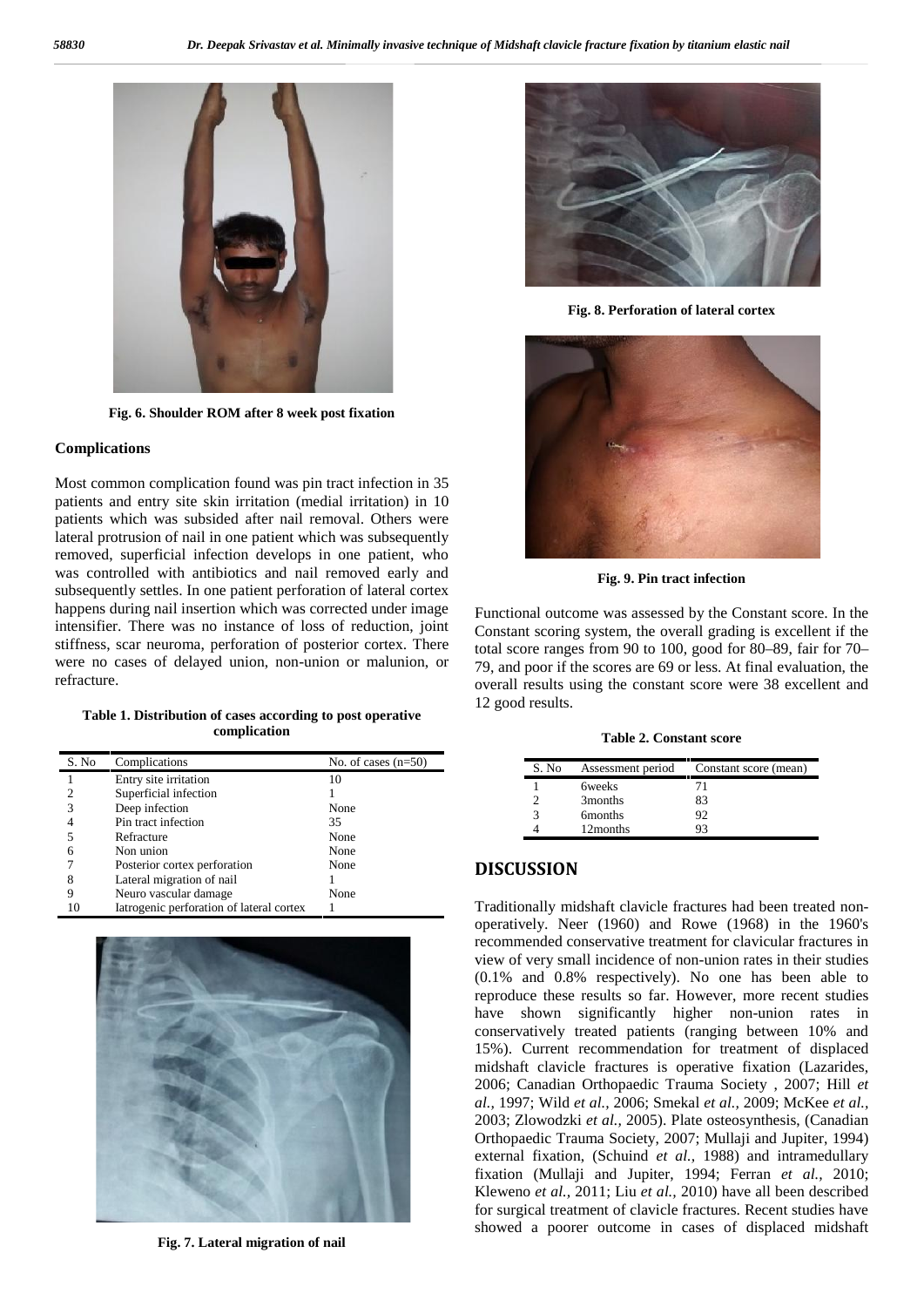clavicle fractures that were treated non-operatively (Hill *et al.,* 1997; Robinson *et al.,* 2004; Wild and Potter, 2006) in comparison to surgically treated patients (Jubel *et al.,* 2003*;* Ali and Lucas, 1978; Jeray, 2007). In a multicenter prospective randomized trial, plate osteosynthesis had better functional outcome than non-operative treatment of displaced clavicle fractures with decreased rate of non-union and symptomatic malunion (Canadian Orthopaedic Trauma Society, 2007). Severe complications occur in 10% of the patients and include deep infection, non-union, implant failure, and fracture after implant removal. Lesser complications include superficial infection, keloid scar, dysesthesia in the region of scar, as well as implant loosening with loss of reduction (Smekal *et al.,* 2011). Schuind *et al*. in 1988 reported results of 20 patients treated with Hoffmann external fixation with no non-union and return to full range of movements of the shoulder. However, there was no objective measurement of patient satisfaction (Schuind *et al.,* 1988). Intramedullary stabilization is an established alternative fixation method. Intramedullary implants are optimal from biomechanical point of view as the tension side of clavicle changes with respect to rotation of arm and direction of loading (Mueller *et al,* 2008; Smekal *et al.,* 2009). The potential benefits of this technique include smaller incision, minimal periosteal stripping, and load sharing device properties (Millett *et al.,* 2011). Its relative stability allows copious callus formation during the healing process. The frequent complication includes skin irritation from the prominent medial end of the nail and this frequently leads to either trimming of the nail or its premature removal (Smekal *et al.,* 2011). Multifragmentary fracture can lead to telescoping of the nail with shortening of the clavicle. The comminuted fractures were excluded because we believe that this fixation system cannot maintain length of the clavicle in these situations. Smekal *et al*. hence do not recommend use of ESIN in comminuted fractures with severe shortening (Smekal *et al.,* 2011). Duan *et al*. in a meta-analysis of randomized controlled trials demonstrated similar functional outcome when comparing plating with intramedullary fixation (Duan *et al.,* 2011). They, however, showed higher symptomatic hardwarerelated problems with plating (Duan *et al.,* 2011). Zolowodzki *et al*. in a systematic review of 2144 cases found non-union rate of 1.6% with intramedullary fixation as compared with 2.5% with plate fixation (Zlowodzki *et al.,* 2005).

The intramedullary fixation provides an alternative and less invasive way of surgically treating clavicle fractures. Murray published his technique of intramedullary krischner wire fixation in 1940 (Murray, 1940). Since then, numerous technical variations have been published (Lengua *et al.,* 1987; Leppilahti and Jalovaara, 1999; Ngarmukos *et al.,* 1998; Wllkins and Johnston, 1983). The use of titanium elastic nails in the treatment of midshaft clavicle fractures was first described by Jubel *et al.,* (2003) Major complications described in the literature for other modes of intramedullary fixation of clavicle fractures (Kirschner wire, Rush pin etc.), like injury to neurovascular structures and implant migration into the chest cavity (Schwarz and Leixnering, 1984; Liu *et al.,* 1993) were not observed in our study. No such complication has been described in the literature using TENs in clavicle fractures (Jubel *et al.,* 2003). In a retrospective analysis between titanium elastic nails and reconstruction plates, Chen *et al*. showed a significantly shorter time to union with the TEN group with no significant difference in non-union or malunion rate between TEN and plating. They showed faster functional recovery with greater patient satisfaction with

cosmesis and overall outcome in the TEN group (Chen *et al.,* 2012). Smekal *et al*. showed, in a randomized control trail between intramedullary nailing and non-operative treatment, better DASH and Constant scores and 100% union rate with intramedullary nailing (Smekal *et al.,* 2009). Liu *et al*. found no significant difference between functional outcome and non union rate following plate fixation and intramedullary fixation (titanium elastic nails) of displaced midshaft clavicle fractures (Liu *et al.,* 2010). Frigg *et al*. in their study expressed concerns about the increased complication rate (Frigg *et al.,* 2009). In one of our patients, the nail was left slightly proud and required trimming later on. The other patient with lateral protrusion (without any involvement of the acromioclavicular joint) had minimal discomfort from it and this nail was removed once the fracture had healed. Migration of intramedullary implant has been reported in a number of studies (Mueller *et al.,* 2008; Liu *et al.,* 2010; Smekal *et al.,* 2011). Smekal *et al*. reported that 23% of their patients had medial nail protrusion and 89% of the patients required implant removal (Smekal *et al.,* 2009). 47% of our patients had the implant removed, most of them for symptomatic medial irritation. Smekal *et al*. reported rate of closed vs open fracture reduction when using elastic flexible intramedullary nailing of 64:36 (Smekal *et al.,* 2009). We do not consider open reduction of the fracture as unsatisfactory as despite its high rate, in our series, we achieved 100% union. In our series, the procedure was performed by various surgeons using a standardized surgical technique as detailed earlier. Despite this, we achieved good functional and cosmetic outcome in diaphyseal midshaft, non-comminuted clavicle fractures with more than 20 mm shortening/displacement with titanium ESIN with no major complications.

#### **Conclusion**

Antegrade flexible intramedullary nailing techniques have advantages like less soft tissue injury, shorter operating time and hospital stay, less blood loss, more cosmetic satisfaction and minor surgery needed to remove the implant. EIN is a safe, minimally invasive surgical technique with a lower complication rate, faster return to daily activities, excellent cosmetic and comparable functional result. In conclusion, the intramedullary fixation of midshaft clavicle fractures is a safe minimally invasive technique in indicated cases and in our hands it provides good functional outcome and cosmetic results. In selected case TENs is a safe & effective method for mid clavicular fracture with a low complication rate once potential technical pitfalls are appreciated

### **REFERENCES**

- Ali, K.M. and Lucas, H.K. 1978. Plating of fractures of the middle third of the clavicle. Injury, 9(4):263–267.
- Canadian Orthopaedic Trauma Society, 2007. Nonoperative treatment compared with plate fixation of displaced midshaft clavicular fractures. A multicenter, randomized clinical trial. *J Bone Joint Surg Am.,* 89:1-10.
- Chen, Y.F., Wei, H.F., Zhang, C., Zeng, B.F., Zhang, C.Q. and Xue, J.F. 2012. Retrospective comparison of titanium elastic nail (TEN) and reconstruction plate repair of displaced midshaft clavicular fractures. *J Shoulder Elbow Surg.,* 21:495–501.
- Denard, P.J., Koval, K.J., Cantu, R.V. and Weinstein, J.N. 2005. Management of midshaft clavicle fractures in adults. *Am J Orthop.,* 34:527–536.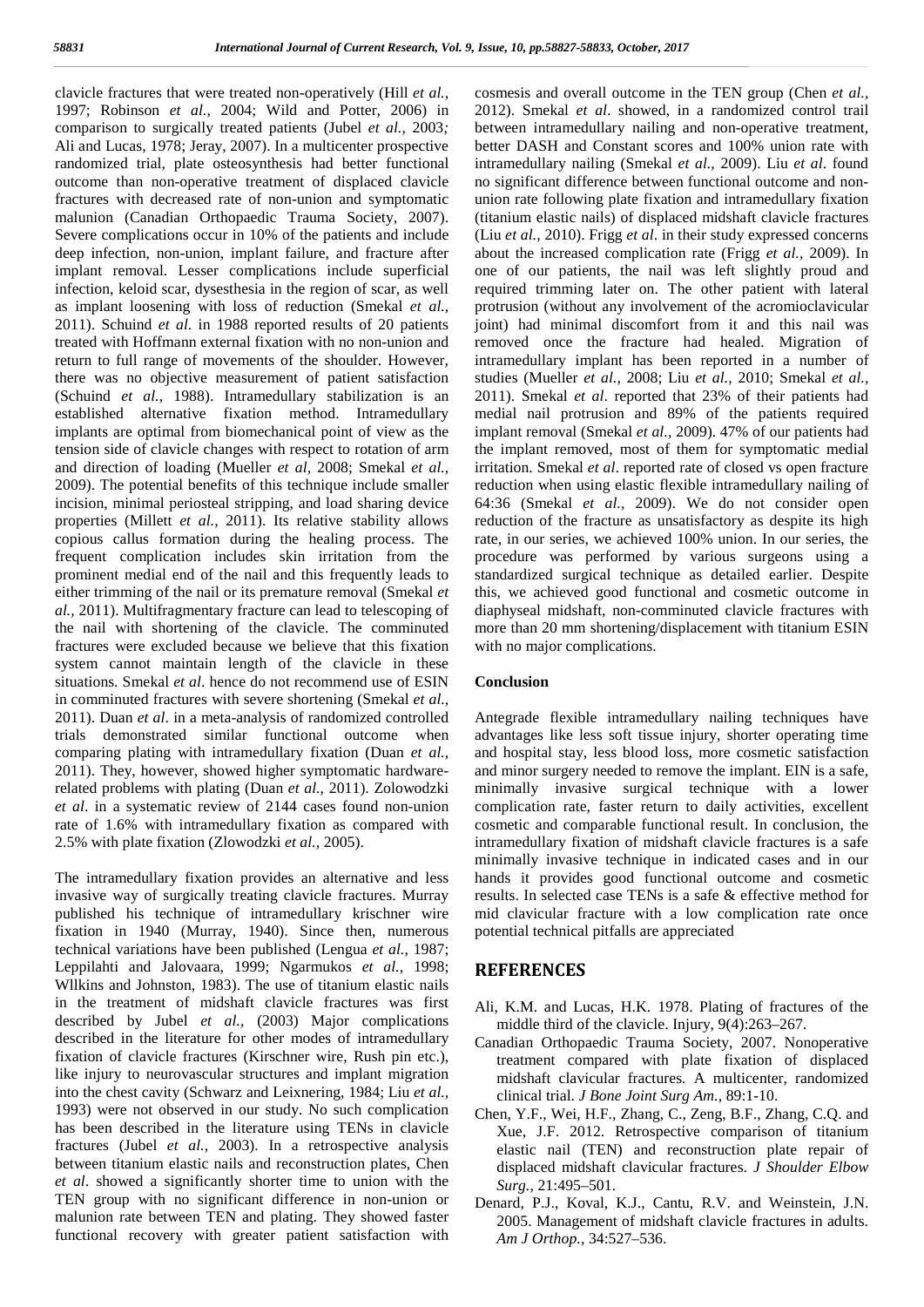- Duan, X., Zhong, G., Cen, S., Huang, F. and Xiang, Z. 2011. Plating versus intramedullary pin or conservative treatment for midshaft fracture of clavicle: A meta-analysis of randomized controlled trials. *J Shoulder Elbow Surg.,* 20:1008–15.
- Ferran, N.A., Hodgson, P., Vannet, N., Williams, R. and Evans, R.O. 2010. Locked intramedullary fixation vs plating for displaced and shortened mid-shaft clavicle fractures: A randomized clinical trial. *J Shoulder Elbow Surg.,* 19:783–9.
- Frigg, A., Rillmann, P., Perren, T., Gerber, M. and Ryf, C. 2009. Intramedullary nailing of clavicular midshaft fractures with the titanium elastic nail: Problems and complications. *Am J Sports Med.,* 37:352–9.
- Hill, J.M., McGuire, M.H. and Crosby, L.A. 1997. Closed treatment of displaced middle-third fractures of the clavicle gives poor results. *J Bone Joint Surg Br.,* 79:537–539. doi: 10.1302/0301-620X.79B4.7529.
- Jeray, K. Acute midshaft clavicular fracture. *J Am Acad Orthop Surg.,* 15:239–248.
- Jeray, K.J. 2007. Acute midshaft clavicular fracture. *J Am Acad Orthop Surg.,* 15:239-48.
- Jubel, A., Andemahr, J., Bergmann, H., Prokop, A. and Rehm, K.E. 2003. Elastic stable intramedullary nailing of midclavicular fractures in athletes. *Br J Sports Med.,* 37:480–3. discussion 4.
- Jubel, A., Andermahr, J., Schiffer, G., Tsironis, K. and Rehm, K.E. 2003. Elastic stable intramedullary nailing of midclavicular fractures with a titanium nail. *Clin Orthop Relat Res.,* 408:279–285. doi: 10.1097/00003086- 200303000-00037.
- Khan, L.A., Bradnock, T.J., Scott, C. and Robinson, C.M. Fractures of the clavicle. 2009. *J Bone Joint Surg (Am),* 91:447–460. doi: 10.2106/JBJS.H.00034.
- Kleweno, C.P., Jawa, A., Wells, J.H., O'Brien, T.G. Higgins, L.D. and Harris, M.B. 2011. Midshaft clavicular fractures: Comparison of intramedullary pin and plate fixation. *J Shoulder Elbow Surg., 20*:1114–7.
- Lazarides, S. and Zafiropoulos, G. 2006. Conservative treatment of fractures at the middle third of the clavicle: The relevance of shortening and clinical outcome. *J Shoulder Elbow Surg.,* 15:191-4.
- Lee, Y.S., Lin, C.C., Huang, C.R., Chen, C.N. and Liao, W.Y. 2007. Operative treatment of midclavicular fractures in 62 elderly patients: Knowles pin versus plate. *Orthopedics*., 30(11):959–964.
- Lengua, F., Nuss, J.M., Lechner, R. *et al*., 1987. Treatment of fractures of the clabicle by closed pinning inside-out without back and forther. *Rev. Chir. Orthop.,* 73: 377-380.
- Leppilahti, J. and Jalovaara, P. 1999. Migration of Kirschner wires following fixation of the clavicle: A report of 2 cases. *Acta Orthop Scand.,* 70: 517-519.
- Liu, H.H., Chang, C.H., Chia, W.T., Chen, C.H., Tarng, Y.W. and Wong, C.Y. 2010. Comparison of plates versus intramedullary nails for fixation of displaced midshaft clavicular fractures. *J Trauma.,* 69:E82–7.
- Liu, H.P., Chang, C.H., Lin, P.J., Chu, J.J., Hsieh, H.C., Chang, J.P., *et al*. 1993. Pulmonary artery perforation after Kirschner wire migration: case report and review of the literature. *J Trauma.,* 34:154–156. doi: 10.1097/00005373- 199301000-00031.
- McKee, M.D., Pedersen, E.M., Jones, C., Stephen, D.J., Kreder, H.J. and Schemitsch, E.H. 2006. Deficits following nonoperative treatment of displaced midshaft clavicular fractures. *J Bone Joint Surg Am.,* 88:35–40.
- McKee, M.D., Wild, L.M. and Schemitsch, E.H. 2003. Midshaft malunions of the clavicle. *J Bone Joint Surg Am.,* 85-A:790-7.
- Millett, P.J., Hurst, J.M., Horan, M.P. and Hawkins, R.J. 2011. Complications of clavicle fractures treated with intramedullary fixation. *J Shoulder Elbow Surg.,* 20:86–91.
- Mudd, C.D., Quigley, K.J. and Gross, L.B. 2011. Excessive complications of open intramedullary nailing of midshaft clavicle fractures with the Rockwood clavicle pin. *Clin Orthop Relat Res.,* 469(12):3364–3370. doi: 10.1007/ s11999-011-1867-1.
- Mueller, M., Rangger, C., Striepens, N. and Burger, C. 2008. Minimally invasive intramedullary nailing of midshaft clavicular fractures using titanium elastic nails. *J Trauma.,* 64(6):1528–1534. doi: 10.1097/TA.0b013e3180d0a8bf.
- Mullaji, A.B. and Jupiter, J.B. 1994. Low-contact dynamic compression plating of the clavicle. *Injury*, 25:41–5.
- Murray, G. 1940. QA method of fixation for fracture of the clavicle. *J. Bone Joint Surg.,* 22:616-620
- Neer, C.S. 1960. Nonunion of the clavicle. *J Am Med Assoc.,* 172:1006–1101. doi: 10.1001/jama.1960.03020100014003.
- Ngarmukos, C., Parkpian, V. and Patradul, A. 1998. Fixation of fractures of the midshaft of the clavicle with Kirschner wires. Result in 108 patients. *J. Bone Joint Surg.,* 80-B: 106-108.
- Nowak, J., Mallmin, H. and Larsson, S. 2000. The aetiology and epidemiology of clavicular fractures. A prospective study during a two-year period in Uppsala, Sweden. *Injury*., 31:353–358. doi: 10.1016/S0020-1383(99)00312-5.
- Pearson, A.M., Tosteson, A.N.A., Koval, K.J., McKee, M.D., Cantu, R.V., Bell, J.E. and Vicente, M. 2010. Is surgery for displaced, midshaft clavicle fractures in adults cost effective? Results based on a multicenter randomized, controlled trial. *J Orthop Trauma.,* 24:426–433. doi: 10.1097/BOT.0b013e3 181c3e505.
- Peroni, L. 1950. Medullary osteosynthesis in the treatment of clavicle fractures. *Arch Ortop.,* 63:398–405.
- Robinson, C.M., Court-Brown, C.M., McQueen, M.M. and Wakefield, A.E. 2004. Estimating the risk of nonunion following nonoperative treatment of a clavicular fracture. *J Bone Joint Surg.,* 86-A:1359–1365.
- Robinson, C.M. 1998. Fractures of the clavicle in the adult. Epidemiology and classification. *J Bone Joint Surg Br.,* 80:476–484. doi: 10.1302/0301-620X.80B3.8079.
- Rowe, C.R. 1968. An atlas of anatomy and treatment of midclavicular fractures. *Clin Orthop Relat Res.,* 58:29-42.
- Schiffer, G., Faymonville, C., Skouras, E., Andermahr, J. and, Jubel, A. 2010. Midclavicular fracture: not just a trivial injury: Current treatment options. *Dtsch Arztebl Int.,* 107:711–7.
- Schuind, F., Pay-Pay, E., Andrianne, Y., Donkerwolcke, M. Rasquin, C. and Burny, F. 1988. External fixation of the clavicle for fracture or non-union in adults. *J Bone Joint Surg Am.,* 70:692–5.
- Schwarz, N. and Leixnering, M. 1984. Failures of clavicular intramedullary wire fixation and their causes*. Aktuelle Traumatol.,* 14:159–163.
- Smekal, V., Irenberger, A., Attal, R.E., Oberladstaetter, J., Krappinger, D. and Kralinger, F. 2011. Elastic stable intramedullary nailing is best for mid-shaft clavicular fractures without comminution: Results in 60 patients. *Injury*., 42:324–9.
- Smekal, V., Irenberger, A., Struve, P., Wambacher, M., Krappinger, D. and Kralinger, F.S. 2009. Elastic stable intramedullary nailing versus nonoperative treatment of